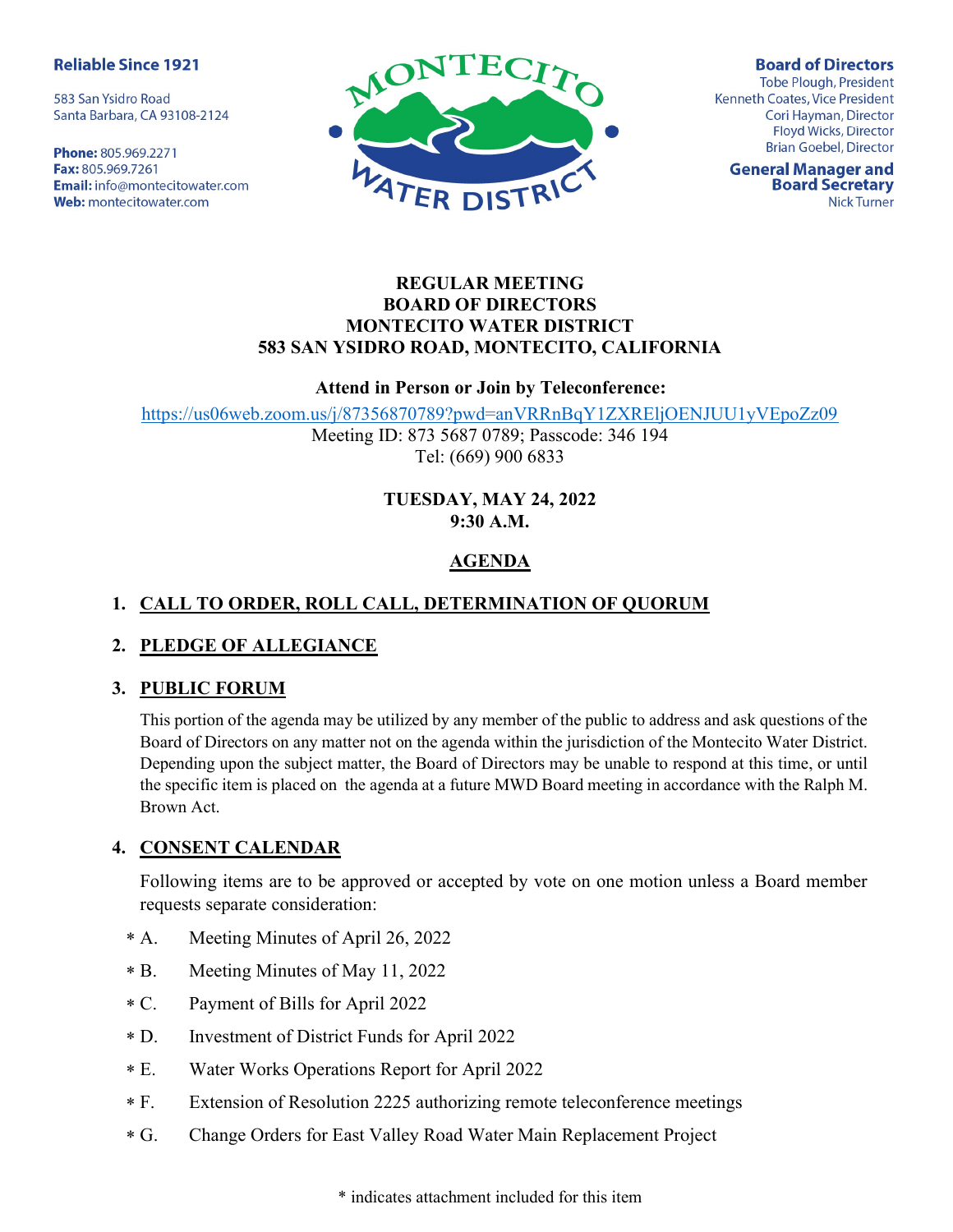## 5. DISTRICT OPERATIONS AND GENERAL MANAGER REPORTS

- INFORMATION ONLY: Update on progress reaching the District's 20% water use reduction target  $* A.$
- BOARD ACTION: Consideration of additional drought response actions in response to State Water Resources Control Board draft order mandating enhanced water use reductions  $* B.$
- BOARD ACTION: Ratification of the Cachuma Operations and Maintenance Board (COMB) Lake Cachuma Emergency Pumping Facility Secured Pipeline Project pursuant to Section 1.3 of the 1996 COMB Joint Powers Agreement  $*C.$
- INFORMATION ONLY: Public Information Update;  $*D.$
- INFORMATION ONLY: General Manager's Report;  $*E.$

# 6. DISTRICT BUSINESS REPORT

- INFORMATION ONLY: Unaudited Monthly Financial Reports for April 2022  $* A.$
- BOARD ACTION: Ratification of CCRB Fiscal Year 2023 Budget  $* B.$
- INFORMATION ONLY: Fiscal Year 2022 Budget Workshop  $*C.$
- D. INFORMATION ONLY: Update on receipt of reimbursement amounts and/or settlement proceeds related to the December 2018/January 2018 Thomas Fire and Debris Flow disaster  $*D.$

## 7. DIRECTOR AND COMMITTEE REPORTS

- A. Presidents Report: Director Plough
- B. Central Coast Water Authority: Director Coates
- C. Santa Barbara County Special Districts Association: Director Wicks
- D. Cachuma Operation and Maintenance Board: Director Hayman
- E. Cachuma Conservation Release Board: Director Plough
- F. Operations & Customer Relations Committee: Directors Wicks & Goebel
- G. Finance Committee: Directors Plough & Hayman
- H. Strategic Planning Committee: Directors Coates & Plough

## 8. LEGAL MATTERS

- A. Recent and Pending Legal Matters Review Oral Report
- B. CLOSED SESSION: Pursuant to Government Code 54956.9(d)(2) Conference with Legal counsel – Anticipated Litigation, 1 case
- C. CLOSED SESSION: Pursuant to Government Code 54956.9(d)(4) Conference with Legal Counsel – Anticipated Litigation, 1 case.